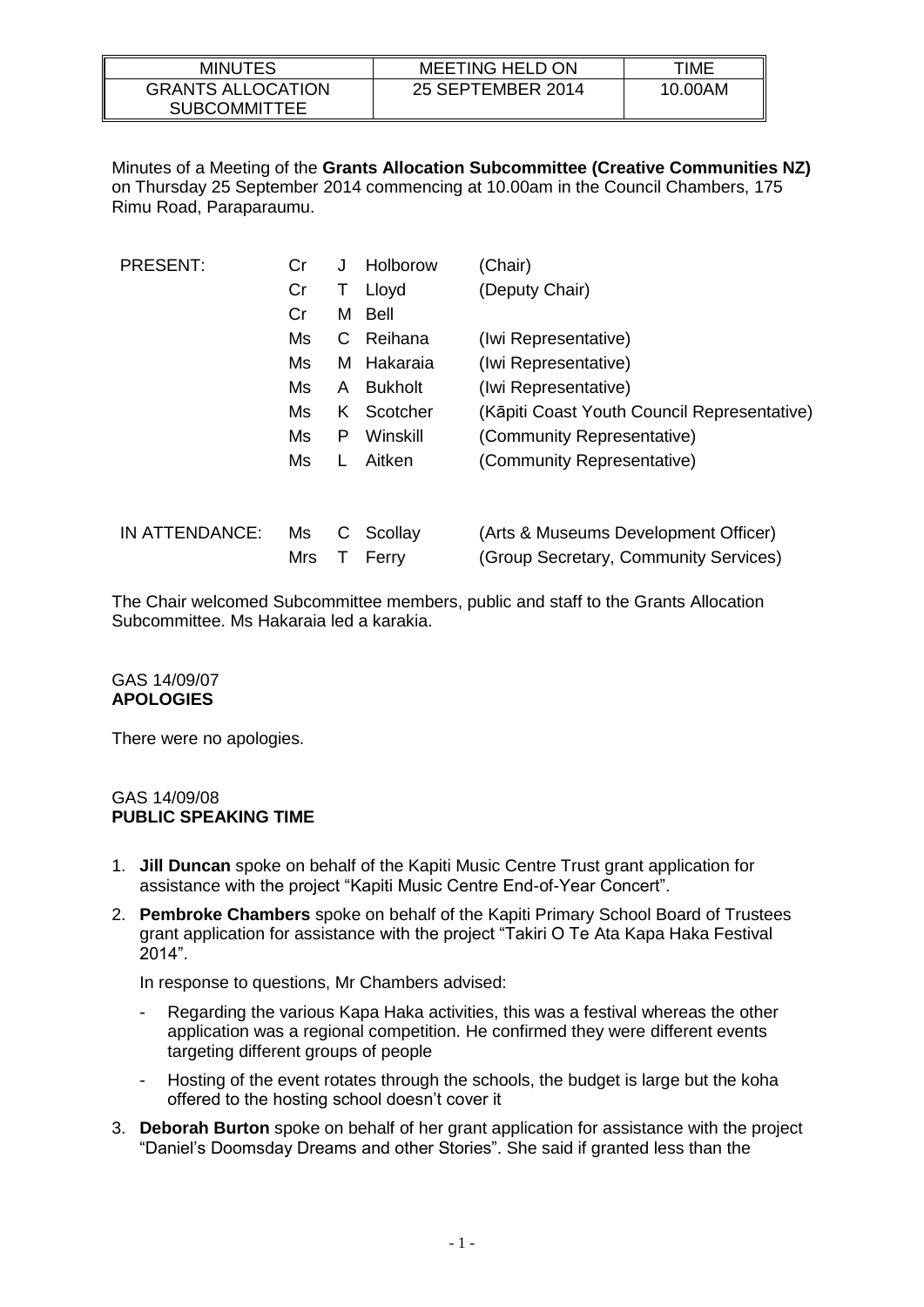| <b>MINUTES</b>                                  | <b>MEETING HELD ON</b> | TIME    |
|-------------------------------------------------|------------------------|---------|
| <b>GRANTS ALLOCATION</b><br><b>SUBCOMMITTEE</b> | 25 SEPTEMBER 2014      | 10.00AM |

amount applied for there were ways she could work around it, although she felt the quality of the final product would be reduced.

In response to questions, Ms Burton advised:

- The musicians playing on the recording were donating their time, so no budget was needed
- Rehearsals would be much easier if there was a recorded soundtrack to use
- A number of musicians had indicated interest
- When distributing the CDs she would ask for a koha but would give them away free of charge if necessary
- She had no concerns regarding the copyright of the music
- Regarding the question of financial risk, Ms Burton said reimbursement of the person doing the recording was paramount; the initial cost of the CDs was not large and the cost was then based on how many were made i.e. she could make them in batches as funds permitted.
- 4. **Janet Bayly** spoke on behalf of the Mahara Gallery Trust grant application for assistance with the project "Wai Ora ki Tonga, Water Life – Book of Children's Work". She said any amount granted would be useful as there were areas of budgetary discretion, but the book would go ahead regardless.

In response to questions, Ms Bayly advised:

- Regarding a published book in the digital age, the gallery considered an object such as a book which can be held is more valuable (for a number of reasons) than a digital image
- The gallery does not ask for financial support from schools as they have difficulty delivering an arts curriculum and welcome initiatives such as this
- Schools in the Ōtaki district were covered last year
- Inclusion of te reo was also done last year, with students from Te Kura Kaupapa Te Maori O Te Rito and Te Kura a iwi o Whakatupuranga Rua Mano contributing poems in te reo
- The printer they use is one they have a relationship with that they wish to continue to support; they provide an excellent level of service and the gallery would not wish to go elsewhere
- 5. **Holly Evans** spoke on behalf of her grant application for assistance with the project "The Great Songwriting Slumber Party". She said if granted less than the full amount there were contingencies in her budget and she could also have more people attending the camp (to generate more fees from income) although this was not ideal.

In response to questions, Ms Evans advised:

- She clarified the budget figures regarding tuition fees
- 6. **Gordon Dickson** spoke on behalf of the Kapiti Chamber Choir Incorporated grant application for assistance with the project "Performance of Mass in B Minor by J S Bach".

In response to questions, Mr Dickson advised:

He had applied for grants from other organisations but not from any of the Community Boards. He would follow up this suggestion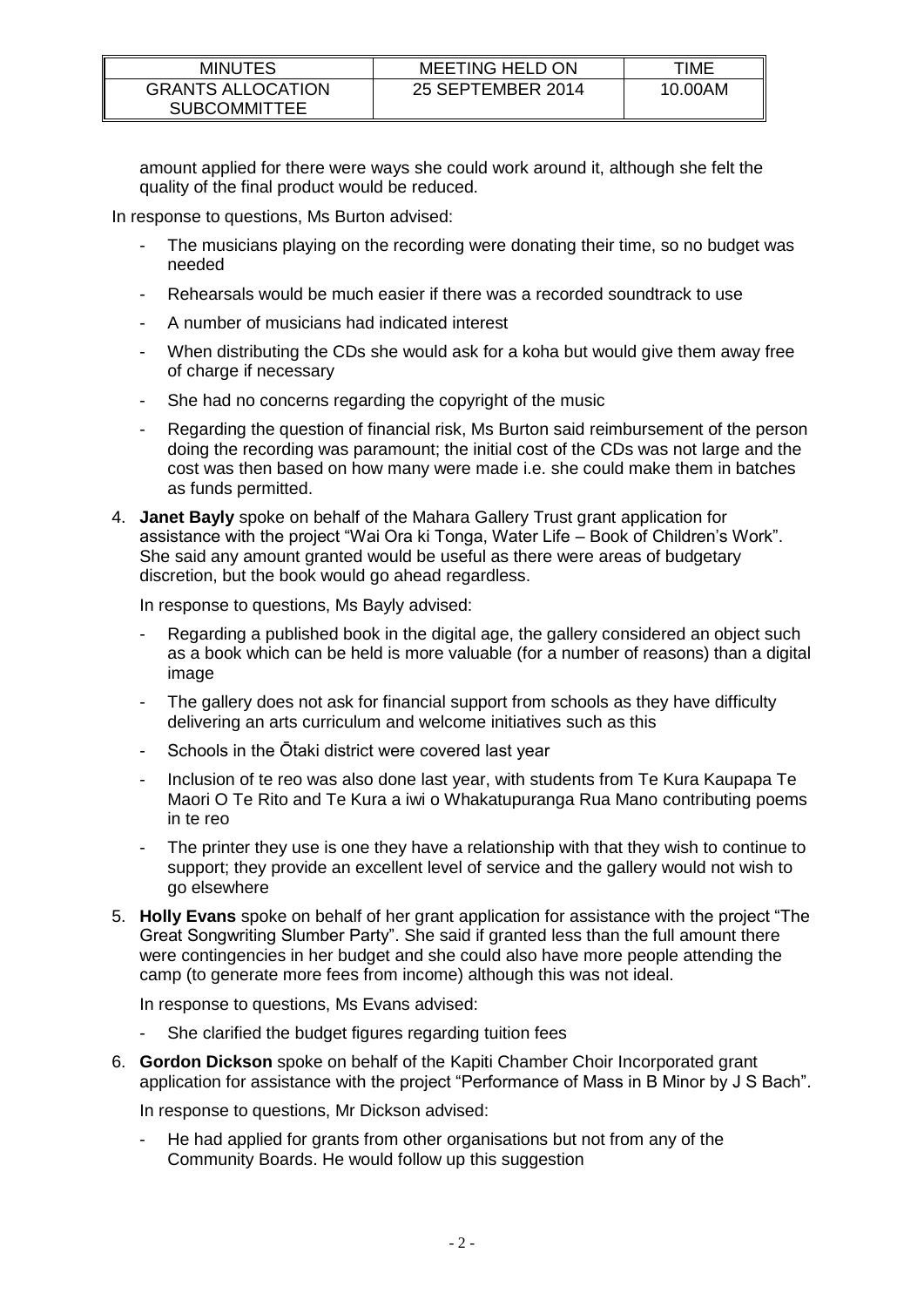| <b>MINUTES</b>                                  | <b>MEETING HELD ON</b> | TIME    |
|-------------------------------------------------|------------------------|---------|
| <b>GRANTS ALLOCATION</b><br><b>SUBCOMMITTEE</b> | 25 SEPTEMBER 2014      | 10.00AM |

- The orchestra cost is for paying all the orchestra players, including the professionals being brought in
- There are other sources of funding available and there are some funds available for drawing down
- The venue has been confirmed as Paraparaumu College, the cost (to be confirmed) is likely to be approximately \$600
- 7. **Florence McNeil** spoke on behalf of her grant application for assistance with the project "Local Table Photographic Exhibition". She said funding of a lesser amount would probably mean the project could not go ahead.

In response to questions, Ms McNeil advised:

- The photographs would be of food and also of people participating e.g. fishing or learning a skill
- Photographers were donating their time, there would be a number of people taking photographs and she would select the best of these for the exhibition
- 8. **Florence McNeil** spoke on behalf of her grant application for assistance with the project "Paekakariki Expressed – the Resilience Edition". Funding of a lesser amount would mean the project would progress more slowly.

In response to questions, Ms McNeil advised:

- Her approach to this project is not as a writer, but as a person interested in rallying the wider community. For this reason she is not part of the creative group that exists in the area
- She had been speaking with the Paekakariki Informed Community group, and had their support for this project. She would also approach the Rail and Heritage Museum, as suggested
- She would apply for funding to the Community Board if the project got to the printing stage
- 9. **Doris Zuur** spoke on behalf of the Kapiti Waldorf Trust grant application for assistance with the project "Clock Weaving Workshop as part of Te Ra Festival of Friends". She said the event is definitely going ahead and if the grant made were less than the amount applied for it would simply affect what they would be able to provide.

In response to questions, Ms Zuur advised:

- The size of the finished product was undecided
- It could be an ongoing project e.g. spend the four days of the workshop preparing, with the weaving happening later
- 700 invitations have been sent to past teachers and pupils of the school
- 10. **Sharlene Moati-Davis** spoke on behalf of her grant application for assistance with the project "Te Pū, Te Whē". She said if the grant were less than that applied for, she would ask the committee to consider basic needs that must be met, such as transport and kai.
- 11. **Barbara Franks** spoke on behalf of the Otaki Village Promotions Group grant application for assistance with the project "2015 Otaki Kite Festival". She said the group would be grateful for a grant of any amount, and if it were less than that applied for they would need to reconfigure what they are able to do.
- 12. **Libby Hakaraia** spoke on behalf of the Kakano Films Ltd (trading as Maoriland Film Festival) grant application for assistance with the project "Maoriland Film Festival 2015".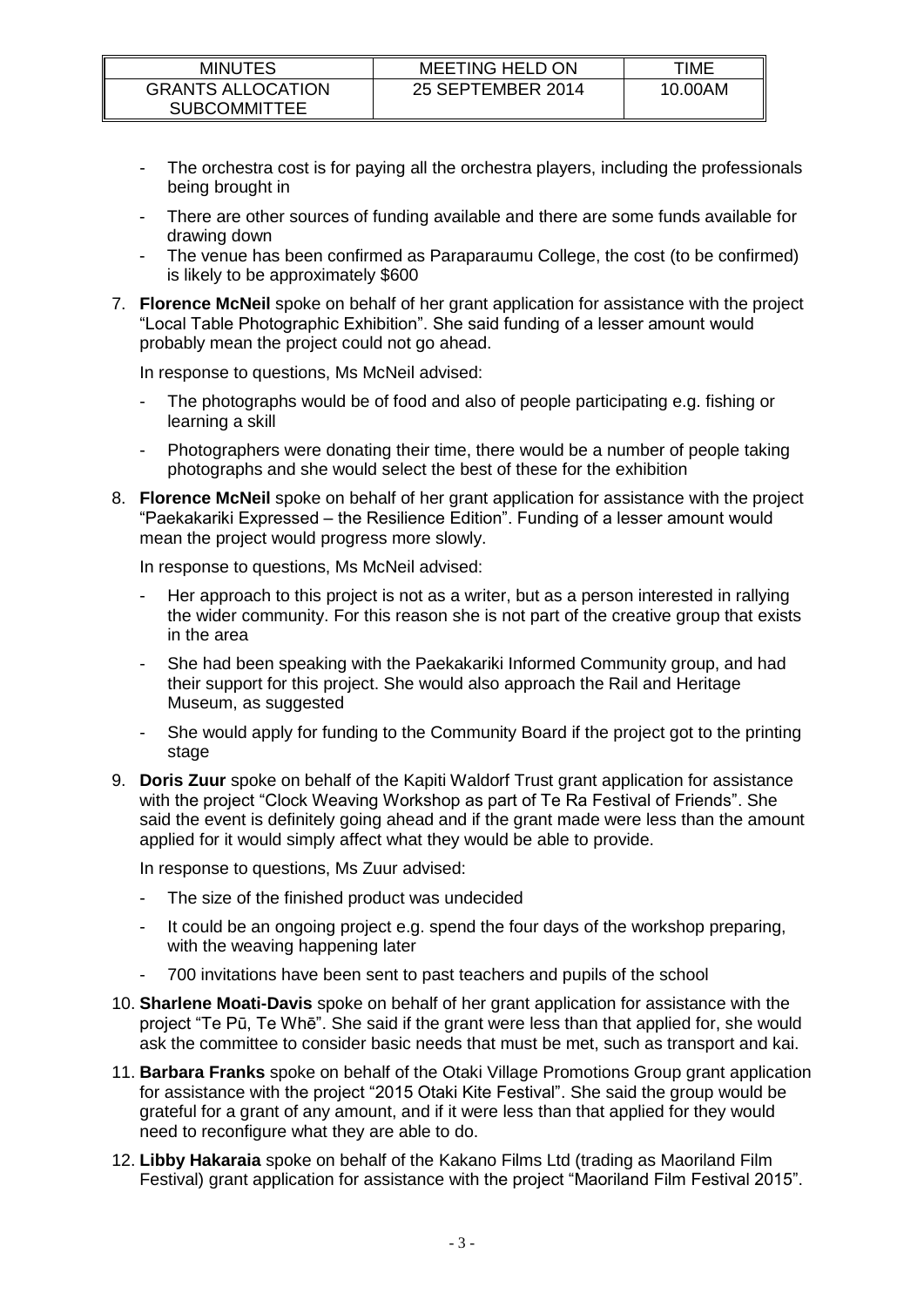| <b>MINUTES</b>                                  | MEETING HELD ON   | TIME    |
|-------------------------------------------------|-------------------|---------|
| <b>GRANTS ALLOCATION</b><br><b>SUBCOMMITTEE</b> | 25 SEPTEMBER 2014 | 10.00AM |

- 13. **Joan O'Dea** spoke on behalf of the L'Arche Kapiti grant application for assistance with the project "Creative Hands". She said the group would be grateful for a grant of any amount.
- 14. **Moko Morris** spoke on behalf of the Whakatupuranga Rua Mano Charitable Trust grant application for assistance with the project "Ngā Kaiwhakaihu". He said a grant of a lesser amount would mean they would need to review the scale of the project. However there were certain time constraints as they wished to complete the carvings before the kaumatua die.

In response to questions, Mr Morris advised:

- The wood used is provided by the carvers, who don't reveal their source
- He confirmed the carvings would not be images of the kaumatua; rather, they were working with their whanau and the carvings would comprise symbols of their inspiration

The meeting adjourned at 11.35 am for morning tea and reconvened at 11.40 am.

15. **Rebecca Bond** spoke on behalf of her grant application for assistance with the project "Disabled Art Group". She said if a lesser amount was granted she would work around it, as this was just the start of the project.

In response to questions, Ms Bond advised:

- She acknowledged there were other groups in the community doing similar work, however the clients she had did not meet the criteria for the other groups
- She had enough clients to make the project viable
- 16. **Ciere Hopley** spoke on behalf of the Printi Limited grant application for assistance with the project "Promotional Video for "The Seen" local arts publication". If a lesser amount were granted, she would look at reducing costs where she could, but the project would still go ahead.

In response to questions, Ms Hopley advised:

- Although the newsletter was already reaching a wide audience, a promotional video would mean it would reach a much larger audience
- 17. **Frances Tull** spoke on behalf of the Kapiti Concert Orchestra grant application for assistance with the project "10<sup>th</sup> Anniversary Music Spectacular". She said if a lesser amount were granted, it was hoped the costs would be covered by ticket sales. In addition there are some funds available to cover unexpected costs.

In response to questions, Ms Tull advised:

- There was no quote for the cost of the venue; rather, the person who manages it gives a rough idea of the cost and bills afterwards. To date the final bill has tended to be very close to what has been quoted
- They approached the Waikanae Music Society re using their piano, but were advised it is not lent out
- She provided clarification of some of the budget figures, advising that some costs were deliberately over-projected
- They are not participating in the event being held by the Kapiti Chamber Choir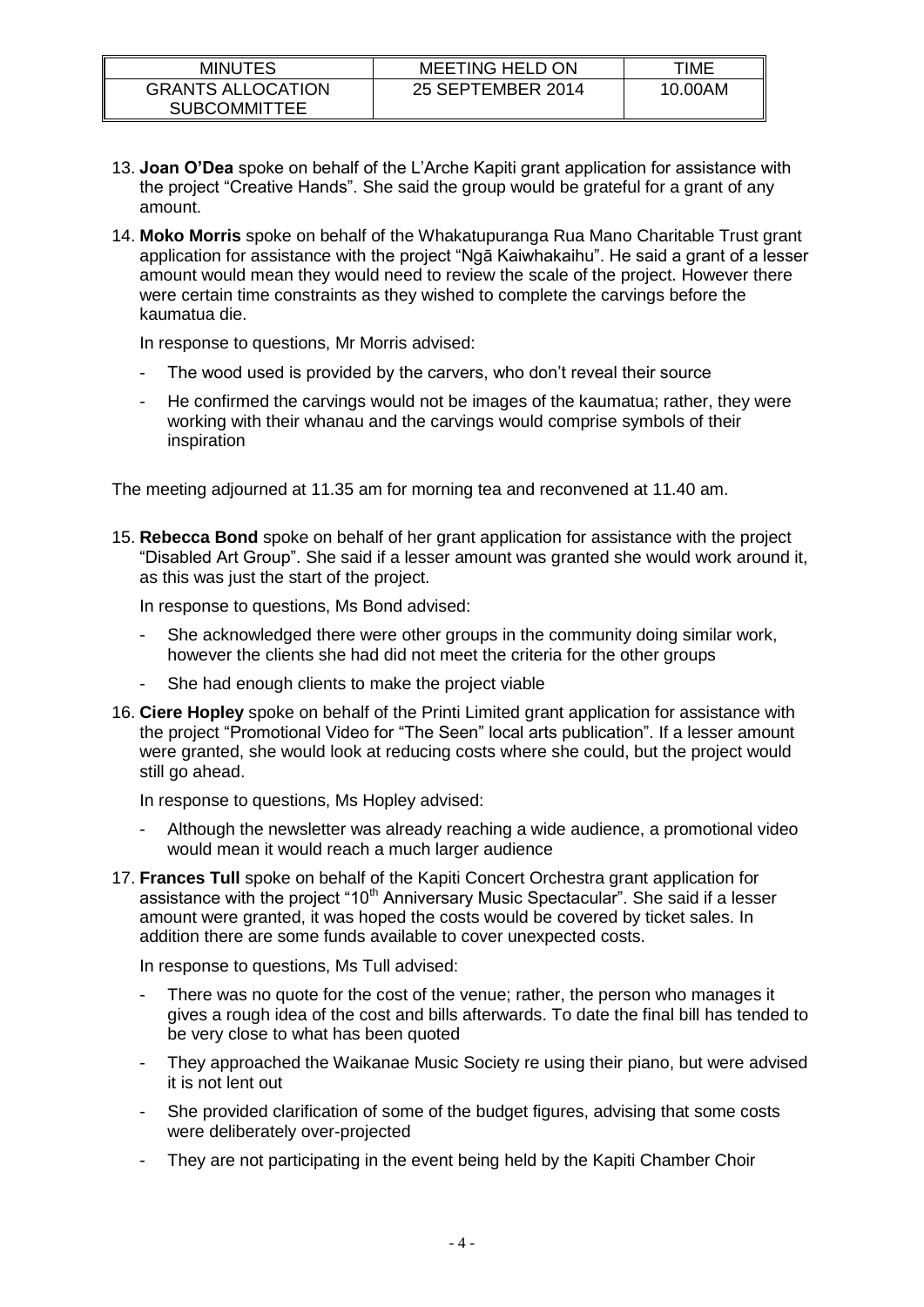| <b>MINUTES</b>                                  | <b>MEETING HELD ON</b> | TIME    |
|-------------------------------------------------|------------------------|---------|
| <b>GRANTS ALLOCATION</b><br><b>SUBCOMMITTEE</b> | 25 SEPTEMBER 2014      | 10.00AM |

- 18. **Roger Booth** spoke on behalf of the Kapiti Kids Motivation Trust grant application for assistance with the project "Kapiti Kids Motivation Trust School Arts Project". He said any grant amount would be useful, as they keep making grant applications until they get the amount needed to go ahead.
- 19. **Hemaima Carkeek Wiremu** spoke to her grant application for assistance with the project "Special Time Art Project". She confirmed a grant of any amount would be useful.
- 20. **Stefan Wolfe** spoke on behalf of the Paekakariki Informed Community Incorporated grant application for assistance with the project "2015 Spring/Summer Broadcast Series for Paekakariki 88.2 FM". He said he thought a lesser grant would be useful, as they are constantly fundraising and welcome any contributions received.

In response to questions, Mr Wolfe advised:

- He said a "massive amount" of people in Paekakariki have been involved with the radio station
- They are planning on doing a survey to establish the size of the audience, but anecdotal evidence suggests it is in the region of some hundreds. They recently relocated their transmitter and broadcasts are now reaching Raumati
- They have a small number of sponsors who make a modest contribution
- Although they can now reach Raumati, they are part of the Paekakariki Informed Community and their charter is for Paekakariki only
- 21. **Te Ara Herewini Smiler** spoke on behalf of the Pathway Entertainment grant application for assistance with the project "Just Roll – Grant Art".
- 22. **Te Ara Herewini Smiler** spoke on behalf of the Pathway Entertainment grant application for assistance with the project "Just Roll – Music Workshops and Performance".

In response to questions, Ms Smiler advised:

- A grant of any amount would be welcomed
- She has approached a number of local businesses for support and will also be approaching the Youth Council re their involvement and possible assistance
- She confirmed she had the paperwork (today) to support the figures in the budget provided; they are also considering asking participating youth to apply for Youth 2 U dollars for their materials
- 23. **Deborah Pope and Tom Beecham** spoke on behalf of the Kapiti Circus grant application for assistance with the project "Falling". They confirmed a grant of any amount would be useful as they were trying to subsidise the cost for participants.

In response to questions, Ms Pope advised:

The project at Wellington High School was funded by Wellington City Council's Creative Communities Fund

The meeting adjourned at 12.40 pm for lunch and reconvened at 1.05 pm.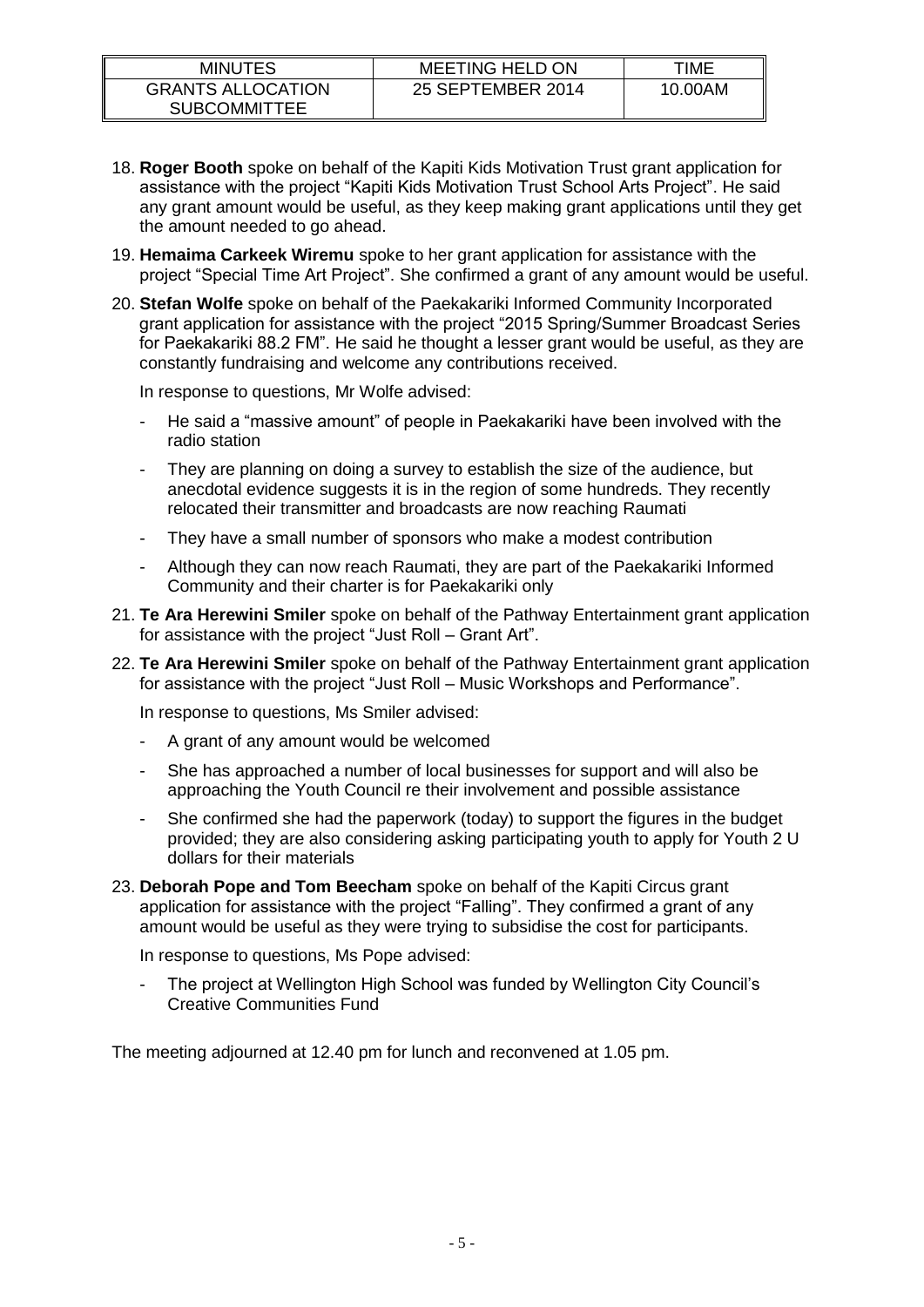| <b>MINUTES</b>                                  | <b>MEETING HELD ON</b> | TIME    |
|-------------------------------------------------|------------------------|---------|
| <b>GRANTS ALLOCATION</b><br><b>SUBCOMMITTEE</b> | 25 SEPTEMBER 2014      | 10.00AM |

#### GAS 14/09/09 **MEMBERS' BUSINESS**

#### **(a) Public Speaking Time Responses**

Responses to public speakers are incorporated above.

#### **(b) Leave of Absence**

## **MOVED (Bukholt/Hakaraia)**

**That the Grants Allocation Subcommittee grants Cr Janet Holborow leave of absence from 1 – 9 October 2014 (inclusive).**

#### **CARRIED**

#### **(c) Matters of an Urgent Nature (advice to be provided to the Chair prior to commencement of the meeting)**

There were no matters of an urgent nature.

#### **(d) Declarations of Interest Relating to Items on the Agenda**

Declarations of Interest were received from Subcommittee Members regarding the following applications:

*Ms Hakaraia* declared an interest in the funding applications from Kakano Films, Whakatupuranga Rua Mano Charitable Trust and Amiria Stirling.

*Ms Reihana* declared an interest in the funding application from Paekakariki Station Precinct Trust.

*Cr Holborow* declared an interest in the funding application from Mahara Gallery.

# GAS 14/09/10

# **CONFIRMATION OF MINUTES**

The minutes of the meeting dated 3 April 2014 were reviewed.

# **MOVED (Bell/Chair)**

**That the minutes of the Grants Allocation Subcommittee (Creative Communities New Zealand) meeting dated 3 April 2014 be approved and adopted as a true and correct record.**

# **CARRIED**

# GAS 14/09/11

# **UPDATE: SCHEME ADMINISTRATOR**

Ms Scollay gave a verbal update. Key points included:

- Creative New Zealand have increased their funding of Kāpiti by \$4,480. The funding continues to rise as the population base in the District rises. However, the Council's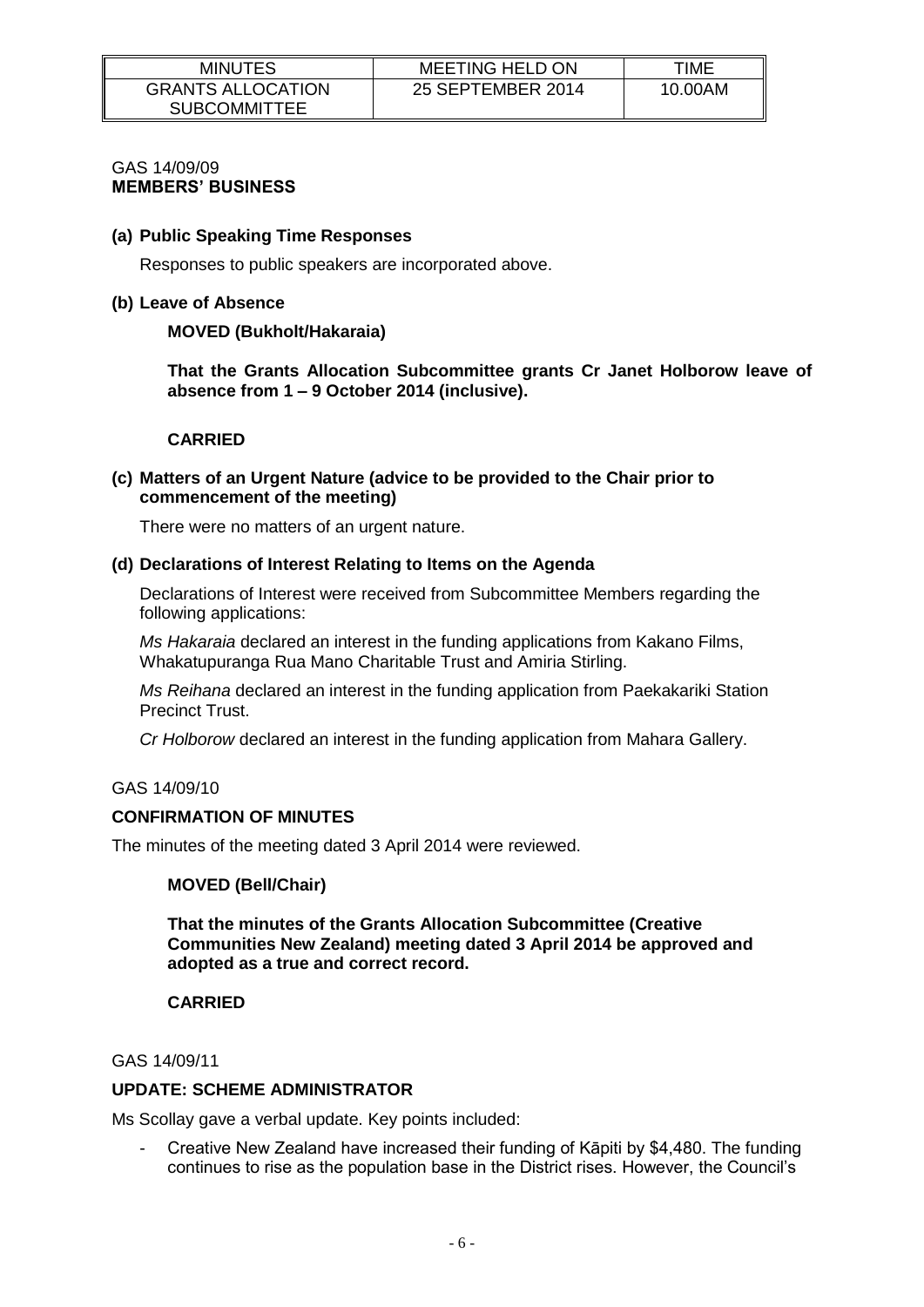| <b>MINUTES</b>                                  | MEETING HELD ON   | TIME    |
|-------------------------------------------------|-------------------|---------|
| <b>GRANTS ALLOCATION</b><br><b>SUBCOMMITTEE</b> | 25 SEPTEMBER 2014 | 10.00AM |

contribution has subsequently dropped compared with what was provided in the last triennium, even though the population in the District is rising.

- Cr Lloyd (seconded by the Chair) moved that the Grants Allocation Subcommittee should recommend that Council retains the current funding level of \$10,000 to this Subcommittee. Cr Bell suggested the amount of the contribution be determined by a ratio. Cr Lloyd and the Chair agreed to this suggestion and the motion was amended.

# **MOVED (Lloyd/Chair)**

**That the Grants Allocation Subcommittee recommend that Council applies the original funding ratio of Council contribution to Creative New Zealand contribution under the Creative Community scheme.** 

# **CARRIED**

Ms Scollay continued her update:

- Creative New Zealand are publishing new guides and forms which will be arriving soon. They have a new advisor to provide support to the scheme and answer any questions
- She is considering holding a workshop in Kapiti to provide advice on how to write funding applications; if this goes ahead it will be held before the next funding round
- Some members of the Subcommittee who attended a meeting earlier this year discussed setting a local priority for funding under this scheme. One idea, consistent with the Council's Strategy for Supporting the Arts, was to encourage arts projects that assist in making the arts visible as a key part of the Kāpiti Coast identity
- The Subcommittee agreed another meeting should be held to discuss this further, and also the new materials from Creative New Zealand, when all members can attend. To be arranged.

#### GAS 14/09/12

**CREATIVE COMMUNITIES GRANTS SCHEME: CONSIDERATION OFAPPLICATIONS FOR FUNDING (CS-14-1310)**

**MOVED (Lloyd/Bell)**

- **1. That the Grants Allocation Subcommittee grants Holly Jane Ewans \$1,500 from the Creative Communities Scheme to assist with the project "The Great Songwriting Slumber Party".**
- **2. That the Grants Allocation Subcommittee grants The Academy of Dramatic Arts \$930 from the Creative Communities Scheme to assist with the project "Costume Designer for Children's Play".**
- **3. That the Grants Allocation Subcommittee declines the grant application from The Academy of Dramatic Arts to assist with the project "Children's Puppet Show".**
- **4. That the Grants Allocation Subcommittee grants Kapiti Chamber Choir Inc \$500 from the Creative Communities Scheme to assist with the project "Performance of Mass in B Minor by J S Bach".**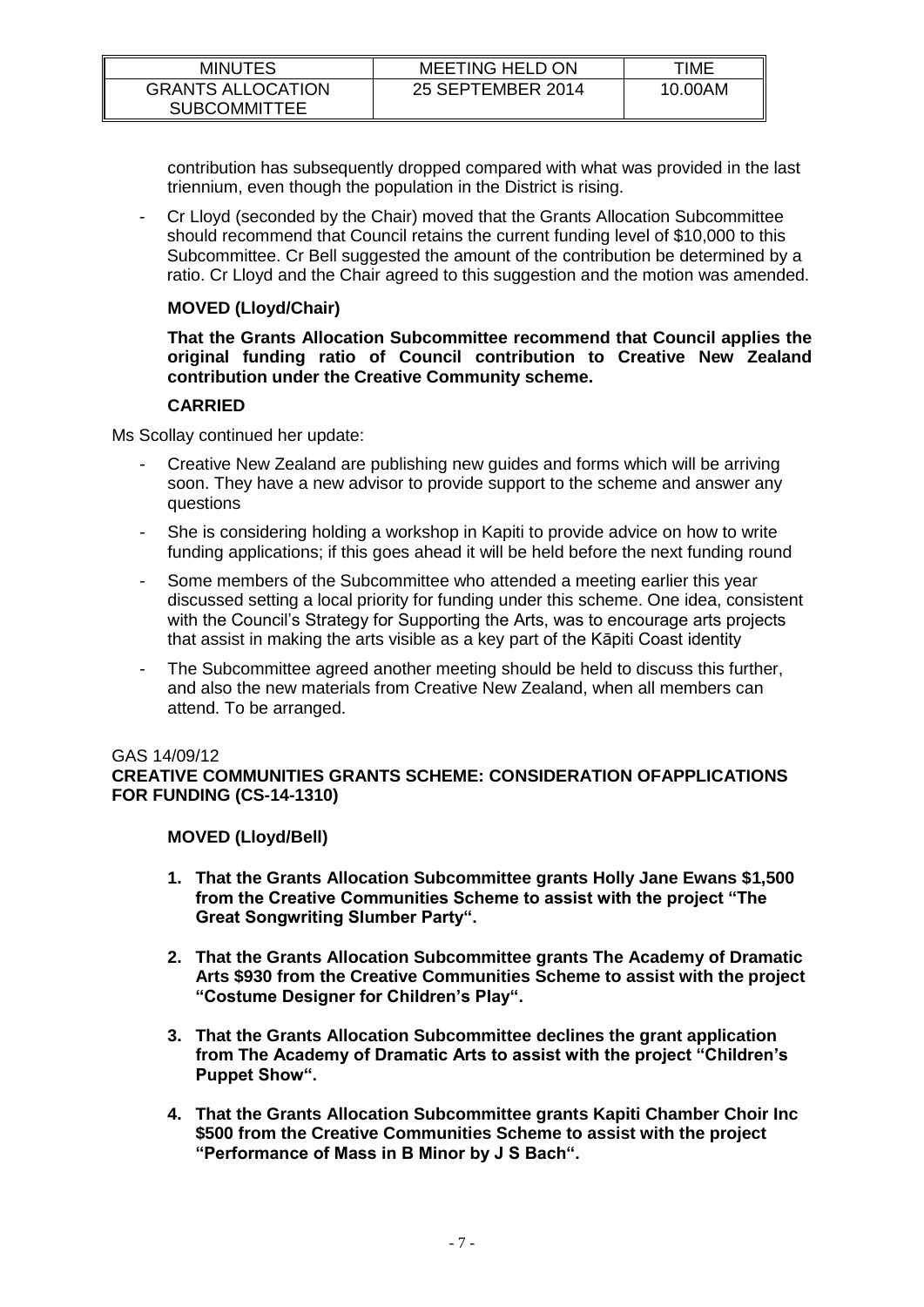| <b>MINUTES</b>                                  | <b>MEETING HELD ON</b> | TIME    |
|-------------------------------------------------|------------------------|---------|
| <b>GRANTS ALLOCATION</b><br><b>SUBCOMMITTEE</b> | 25 SEPTEMBER 2014      | 10.00AM |

**5. That the Grants Allocation Subcommittee grants Kakano Films (trading as Maoriland Film Festival) \$3,400 from the Creative Communities Scheme to assist with the project "Maoriland Film Festival 2015".**

*Ms Hakaraia had declared an interest in the funding application from Kakano Films and refrained from discussion and voting.*

- **6. That the Grants Allocation Subcommittee grants Otaki Pottery Club \$780 from the Creative Communities Scheme to assist with the project "Clay Workshops for Young People".**
- **7. That the Grants Allocation Subcommittee declines the grant application from Otaki Pottery Club to assist with the project "Clay in Schools Project".**
- **8. That the Grants Allocation Subcommittee grants Otaki Village Promotions Group \$750 from the Creative Communities Scheme to assist with the project "2015 Otaki Kite Festival".**
- **9. That the Grants Allocation Subcommittee grants Mahara Gallery Trust \$1,000 from the Creative Communities Scheme to assist with the project "Wai Ora ki Tonga, Water Life – Book of Children's work".**

*Cr Holborow had declared an interest in the funding application from Mahara Gallery and refrained from discussion and voting.*

**10. That the Grants Allocation Subcommittee grants Paekakariki Station Precinct Trust \$2,450.37 from the Creative Communities Scheme to assist with the project "Paekakariki Arts Walk".**

*Ms Reihana had declared an interest in the funding application from Paekakariki Station Precinct Trust and refrained from discussion and voting.*

- **11. That the Grants Allocation Subcommittee declines the grant application from Deborah Jane Burton to assist with the project "Daniel's Doomsday Dreams and other Stories".**
- **12. That the Grants Allocation Subcommittee grants Kapiti Concert Orchestra \$1,000 from the Creative Communities Scheme to assist with the project "10th Anniversary Music Spectacular".**
- **13. That the Grants Allocation Subcommittee declines the grant application from L'Arche Kapiti to assist with the project "Creative Hands".**
- **14. That the Grants Allocation Subcommittee grants New Zealand Comedy Trust \$2,000 from the Creative Communities Scheme to assist with the project "Class Comedians 2015 Programme".**
- **15. That the Grants Allocation Subcommittee grants Kapiti Primary School Board of Trustees \$1,484.50 from the Creative Communities Scheme to assist with the project "Takiri O Te Ata Kapa Haka Festival 2014".**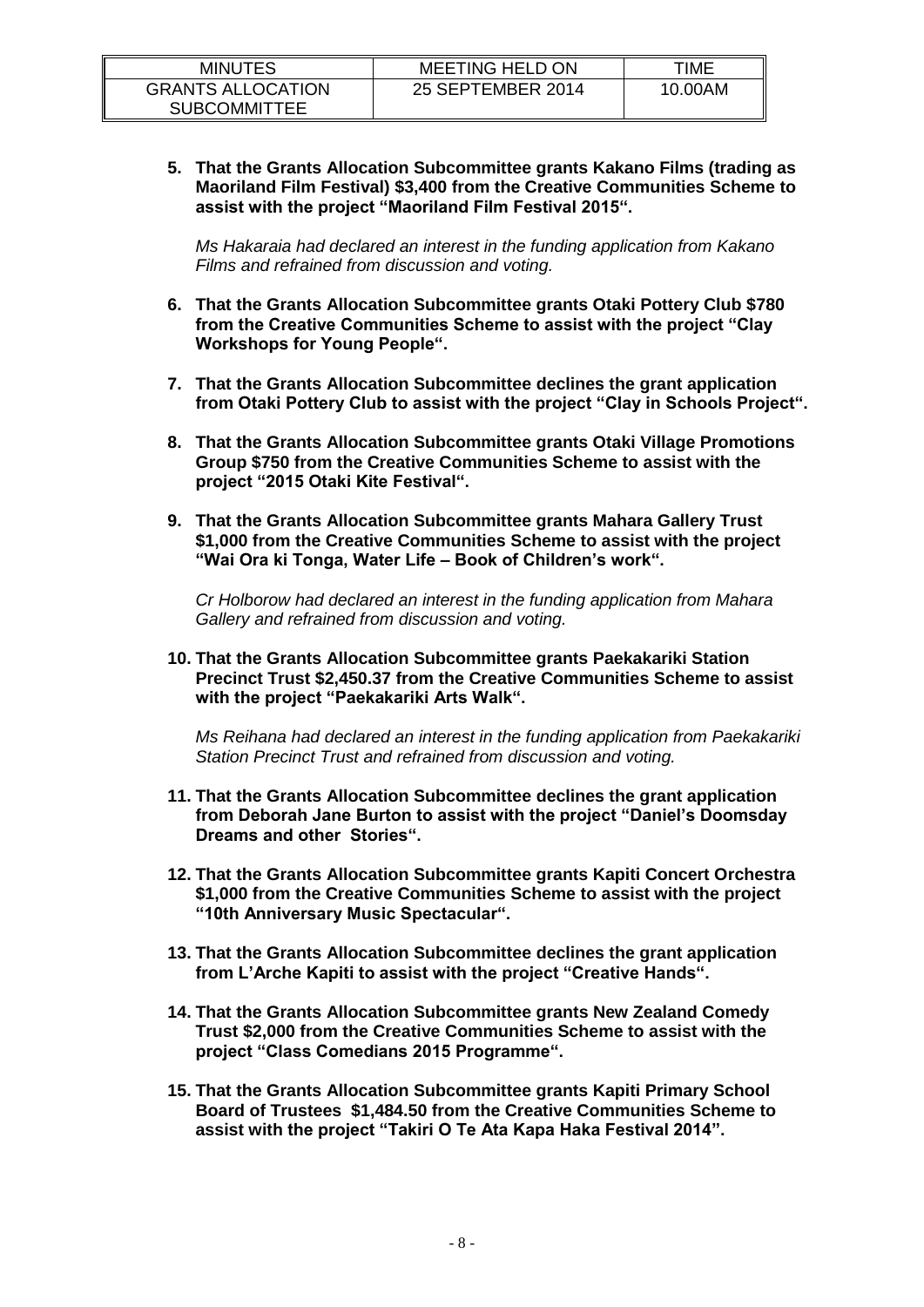| <b>MINUTES</b>                                  | <b>MEETING HELD ON</b> | TIME    |
|-------------------------------------------------|------------------------|---------|
| <b>GRANTS ALLOCATION</b><br><b>SUBCOMMITTEE</b> | 25 SEPTEMBER 2014      | 10.00AM |

- **16. That the Grants Allocation Subcommittee grants Kapiti Kids Motivation Trust \$1,739.13 from the Creative Communities Scheme to assist with the project "Kapiti Kids Motivation Trust School Arts Project".**
- **17. That the Grants Allocation Subcommittee grants Kapiti Music Centre Trust \$800 from the Creative Communities Scheme to assist with the project "Kapiti Music Centre End-of-Year Concert".**
- **18. That the Grants Allocation Subcommittee declines the grant application from Amalia Calder to assist with the project "Dan & Dani".**
- **19. That the Grants Allocation Subcommittee declines the grant application from Kapiti Circus to assist with the project "Falling ".**
- **20. That the Grants Allocation Subcommittee grants Sharlene Maoate-Davis \$1,600 from the Creative Communities Scheme to assist with the project "Te Pū, Te Whē".**
- **21. That the Grants Allocation Subcommittee declines the grant application from Jasmine Speight to assist with the project "Kapiti Youth Summer Shakespeare Project".**
- **22. That the Grants Allocation Subcommittee declines the grant application from Kapiti Waldorf Trust to assist with the project "Cloak Weaving Workshop as part of Te Ra Festival of Friends".**
- **23. That the Grants Allocation Subcommittee declines the grant application from Florence McNeill to assist with the project "Local table Photographic Exhibition".**
- **24. That the Grants Allocation Subcommittee declines the grant application from Florence McNeill to assist with the project "Paekakariki Expressed – The Resilience Edition".**
- **25. That the Grants Allocation Subcommittee grants Paekakariki Informed Community Incorporated \$500 from the Creative Communities Scheme to assist with the project "2015 Spring / Summer Broadcast Series for Paekakariki 88.2 FM".**
- **26. That the Grants Allocation Subcommittee declines the grant application from Rebecca Bond to assist with the project "Disabled Art Group".**
- **27. That the Grants Allocation Subcommittee declines the grant application from Te Ara Herewini Smiler (Pathway Entertainment) to assist with the project "Just Roll – Graph Art".**
- **28. That the Grants Allocation Subcommittee declines the grant application from Te Ara Herewini Smiler (Pathway Entertainment) to assist with the project "Just Roll – Music Workshops and Performance".**
- **29. That the Grants Allocation Subcommittee declines the grant application from Hemaima Carkeek Wiremu to assist with the project "Special Time Art Project".**